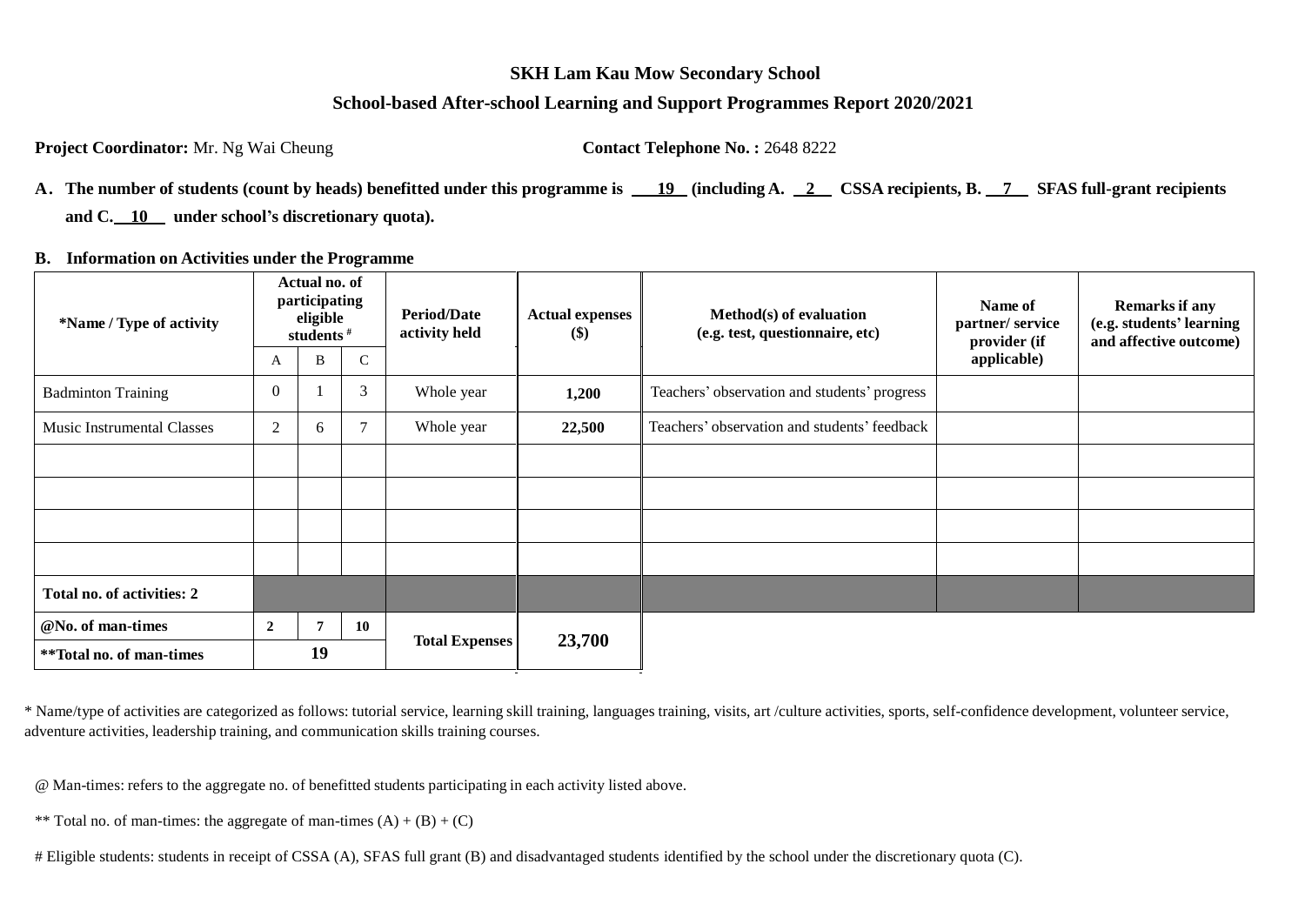## **C.Project Effectiveness**

*In general, how would you rate the achievements of the activities conducted to the benefitted eligible students?*

|                                                                              |  | <b>Improved</b>      |              | N <sub>0</sub> | <b>Declining</b> | <b>Not</b><br><b>Applicable</b> |  |
|------------------------------------------------------------------------------|--|----------------------|--------------|----------------|------------------|---------------------------------|--|
| Please put a " $\checkmark$ " against the most appropriate box.              |  | Significant Moderate | Slight       | <b>Change</b>  |                  |                                 |  |
| <b>Learning Effectiveness</b>                                                |  |                      |              |                |                  |                                 |  |
| Students' motivation for learning<br>a)                                      |  |                      |              | $\checkmark$   |                  |                                 |  |
| Students' study skills<br>$\mathbf{b}$                                       |  |                      | $\checkmark$ |                |                  |                                 |  |
| Students' academic achievement<br>$\mathbf{c})$                              |  |                      | $\checkmark$ |                |                  |                                 |  |
| Students' learning experience outside classroom<br>d)                        |  | $\checkmark$         |              |                |                  |                                 |  |
| Your overall view on students' learning effectiveness<br>e)                  |  |                      | $\checkmark$ |                |                  |                                 |  |
| <b>Personal and Social Development</b>                                       |  |                      |              |                |                  |                                 |  |
| Students' self-esteem<br>f)                                                  |  |                      | $\checkmark$ |                |                  |                                 |  |
| Students' self-management skills<br>g)                                       |  |                      | $\checkmark$ |                |                  |                                 |  |
| Students' social skills<br>h)                                                |  | ✓                    |              |                |                  |                                 |  |
| Students' interpersonal skills<br>$\bf i)$                                   |  |                      | $\checkmark$ |                |                  |                                 |  |
| Students' cooperativeness with others<br>$\vert i)$                          |  | ✓                    |              |                |                  |                                 |  |
| $\bf k$ )<br>Students' attitudes toward schooling                            |  |                      |              | $\checkmark$   |                  |                                 |  |
| Students' outlook on life<br>$\left( \right)$                                |  |                      | $\checkmark$ |                |                  |                                 |  |
| m) Your overall view on students' personal and social<br>development         |  |                      | ✓            |                |                  |                                 |  |
| <b>Community Involvement</b>                                                 |  |                      |              |                |                  |                                 |  |
| Students' participation in extracurricular and voluntary<br>n)<br>activities |  |                      | $\checkmark$ |                |                  |                                 |  |
| Students' sense of belonging<br>$\overline{O}$                               |  |                      |              |                |                  |                                 |  |
| Students' understanding on the community<br>$\mathbf{p}$ )                   |  |                      | $\checkmark$ |                |                  |                                 |  |
| Your overall view on students' community involvement<br>(q)                  |  |                      |              |                |                  |                                 |  |